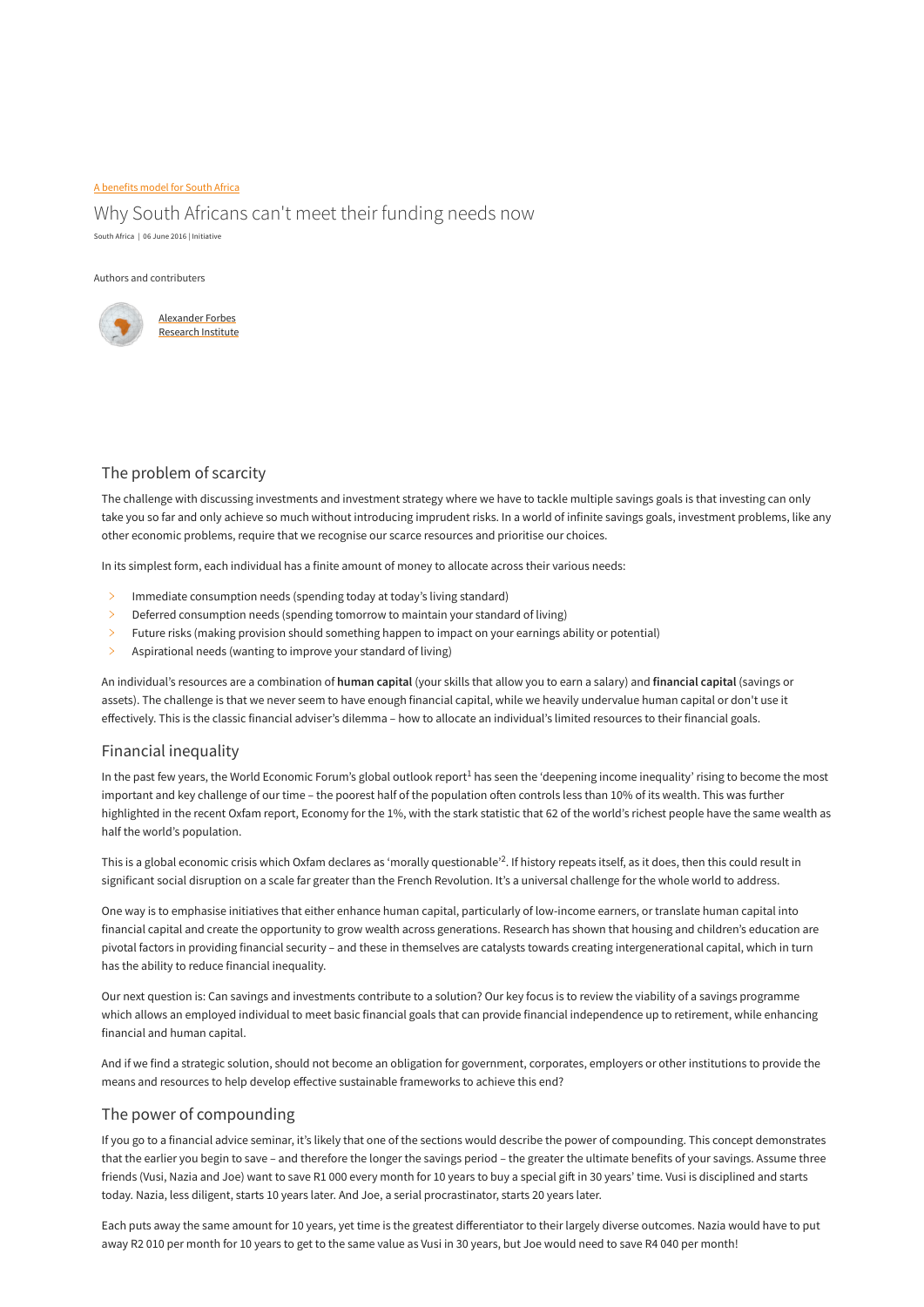To solve the savings problem, we need to harness the greatest asset available to investments – time. The challenge of meeting multiple goals simultaneously, including retirement, emergency savings, housing, education and medical savings, requires as many levers in your investment toolbox as possible: time, investment strategy, portfolio design, cost management, risk controls and liability modelling.

In modelling this problem it becomes evident that the earlier you start the process, the more likely you are to meet these objectives, specifically when the available resources are scarce. **This also suggests that sequencing investment decisions for multiple goals matters.** The amount available for saving and the time you have need to work in tandem to maximise the probability of meeting your financial objectives.



Figure 1: The power of compounding, assuming a 7% interest rate

### Reviewing the savings problem

The research conducted through this section of Benefits Barometer outlines core savings challenges individuals and households face. A significant part of the problem is structural, but behavioural elements also play a large role. An investment strategy can only be stretched so far before it falls apart. At that point, problems require different solutions, which can be structural, legislative, paternalistic or even behavioural.

Our starting point is to assume that the following liabilities will need to be covered and will use up people's capital over time:

- 1 Funding retirement
- 2 Dealing with emergencies
- 3 Buying a house (which enhances financial capital of the household)
- 4 Educating yourself and your family (enhancing human capital for the household)
- 5 Healthcare (maintains human capital, but also can be a major source of financial risk)
- 6 Funding risk benefits (protecting your income)

**In modelling this problem it becomes evident that the earlier you start the process, the more likely you are to meet these objectives, specifically when the available resources are scarce. This also suggests that sequencing investment decisions for multiple goals matters.**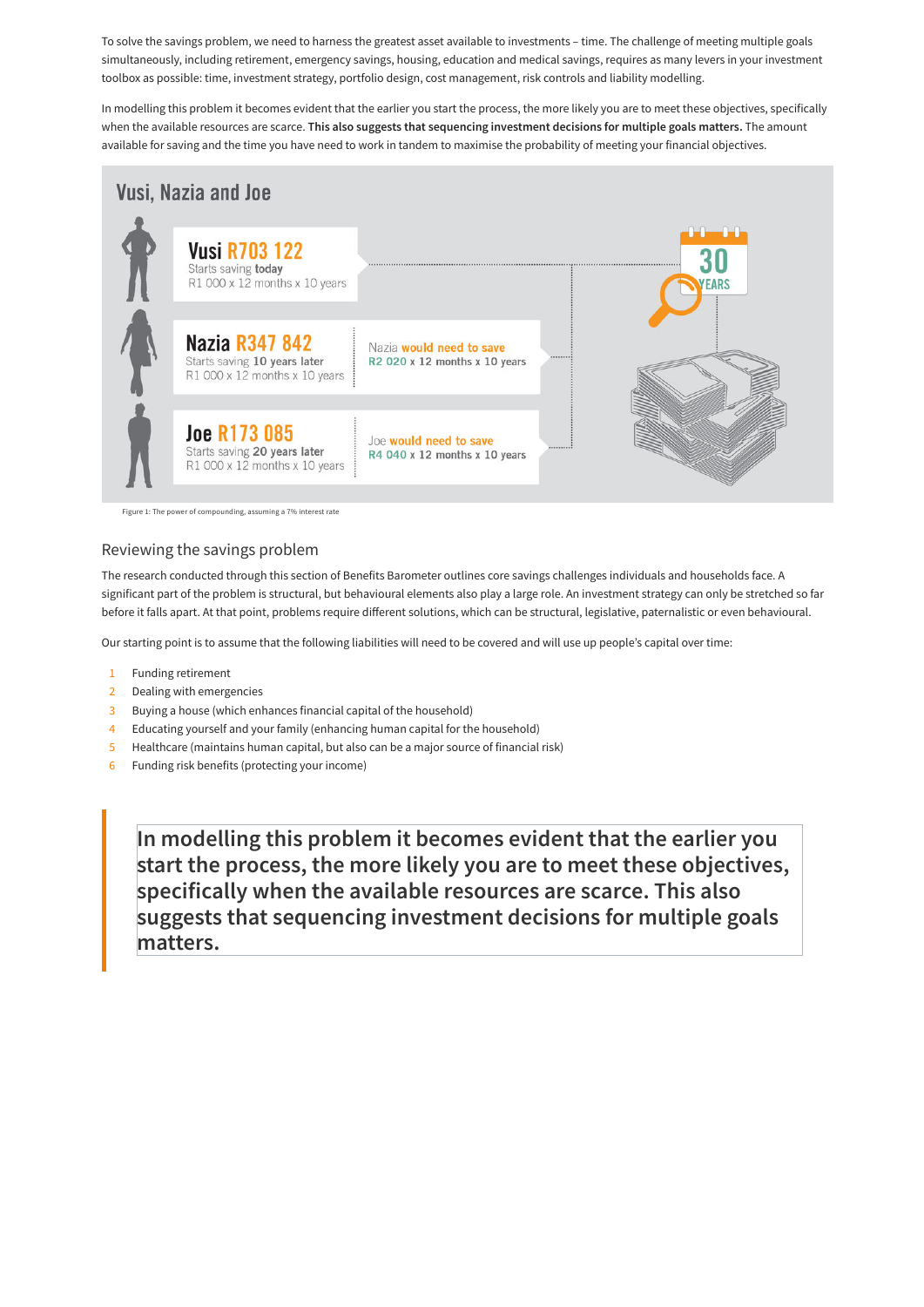**As standalone goals, each of these problems seems relatively easy to achieve, especially when you use a simplified assumption set. In particular, the contribution for each individual goal is not considered significant.**

**Let's review the impact of each individual goal: We use a 23-year-old male starting out with a R72 000 per year salary – we apply the Alexander Forbes salary and annuitisation assumptions in modelling the problems. The models are built using real returns.**

**Retirement funding:** The replacement ratio (RR) estimates the percentage of the final pensionable salary earned that will be replaced by a guaranteed inflation-linked annuity in retirement. If your pensionable salary is R10 000 per month, then a 50% RR implies that you will receive R5 000 pension per month. **We assume a postretirement interest rate of 3.25%, five years full pension guaranteed, with 50% pension reverting to the spouse on death. The investment portfolio is assumed to achieve a flat real return of 4% net of costs for the period.**



# **If your pensionable salary is R10 000 per month, then a 50% retirement ratio implies that you will receive R5 000 pension per month.**

The contribution rate is the total contribution (individual + employer) allocated to retirement savings. The projected RRs for each 2.5% contribution differential can yield vastly different outcomes – approximately 10% difference in income during retirement. A 12.5% contribution from age 23 to retirement at 63 should allow an individual to retire on a 50% RR, which is considered acceptable (even though it's on the low side). Contributions of less than 10% are unlikely to create a meaningful retirement outcome.

Projected replacement ratio for different contribution rates



Figure 2: Projected replacement ratios for different contribution rates

# CAN AN APPROPRIATELY DESIGNED SAVINGS PROGRAMME GET A PERSON ACROSS THE LINE?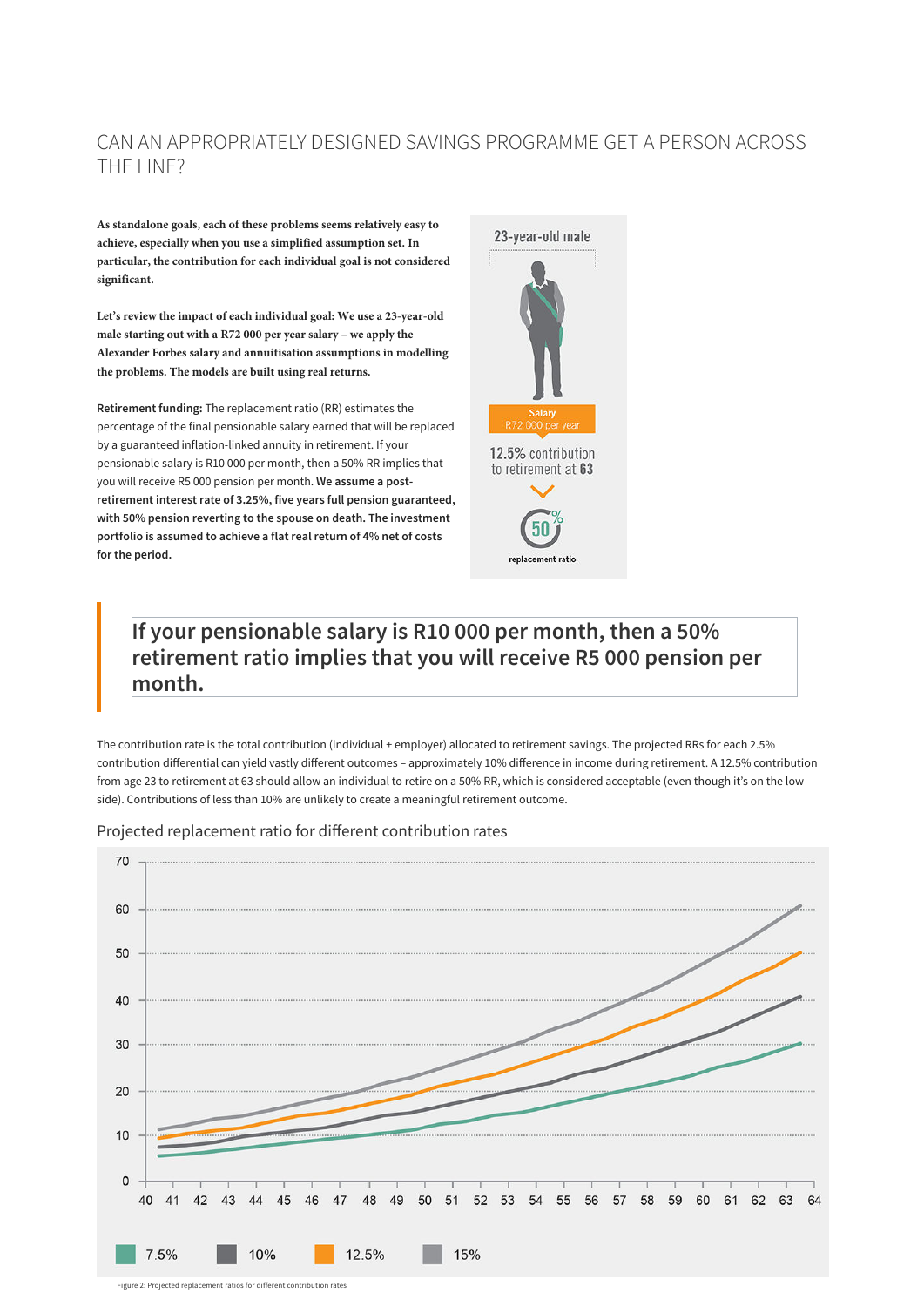**Emergency funding:** It's generally agreed that we need an emergency fund of between one-and-a-half to six months' worth of salary. When you have no funds, the task of balancing how much you save and the time it takes to get you to your safety net is arduous. The investment strategies that underlie emergency funds are usually more defensive to create certainty. **We assume a real return of 2% net of costs.**

Saving 5–10% of your salary takes you to one-and-a-half month's salary between one and two-and-a-half years later. Reaching three months of salary will take more than five years if the total contribution is 5%. For the newly employed, salary increases generally exceed investment returns, making the timeframe slightly longer. An employer who matches the individual's contribution, creating a total contribution of 10%, would get an employee to a three-month salary reserve within three years. Depending on how emergencies arise, maintaining the reserve would be similar.



Figure 3: Time required to save targeted emergency funds for different contribution rates

Assuming the contributions are invested in the original 4% real return after costs portfolio, our 23-year-old young man should be able to buy a starter home of R250 000 cash by age 34, by saving 15% of his monthly earnings. This purchase date can be reduced by almost two years if he saves 19%. The problem is that he needs to fund his accommodation expenses for those 11 years out of his remaining disposable income.

# **It's generally agreed that we need an emergency fund of between one-and-a-half to six months' worth of salary.**

**Housing**: House ownership does not just represent the creation of financial capital but has use beyond other investments. Therefore, it also elicits an emotional connection to the decision to purchase. Most people would want to maximise the value of the home they buy. This can be quantified within a rational affordability framework – the relationship between a house price and income earned. **In South Africa the price-toincome assumption is 3.3, which implies that R100 000 of income should afford a house with a total cost of R330 000.**

# **A 12.5% contribution from age 23 to retirement at 63 should allow an individual to retire on a 50% replacement ratio which is considered acceptable (even though it's on the low side).**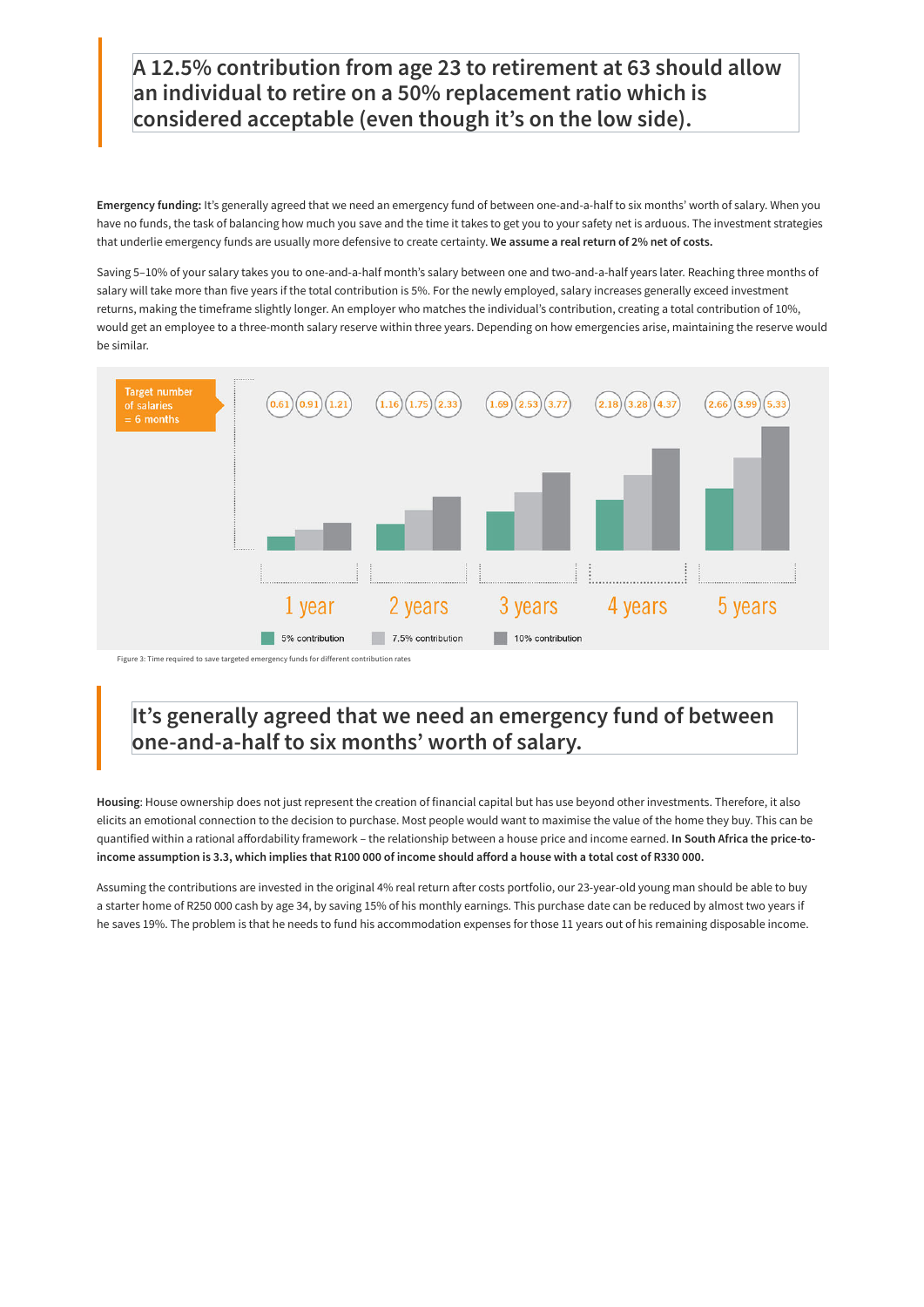We therefore need to expand the understanding of the housing problem. We explore three scenarios to funding a starter home of R250 000:

Other scenarios are simply variants of these three, with house price, savings period and rental type being the key elements that can improve outcomes or make them more severe. In extended families, staying at home can delay the need for rental and accelerate the savings process. We also recognise that a 23-year-old just starting work is unlikely to be accepted for a home loan on a R72 000 annual salary, or will receive such a loan on highly unfavourable terms. In the following example we penalise the interest rate received by 2% per year to reflect this. **We assume that the initial rent is 70% of a standard 20-year bond repayment and increases by inflation annually.** We further assume that interest rates remain stable through the period. We use a 15% contribution rate for housing savings. In all three scenarios the individual lives in the R250 000 starter house for the entire period.

- Buy a starter home using a 100%-funded 20-year home loan (debt only). 1
- Save money for three years, improve creditworthiness, use savings for a deposit and pay a 17-year home loan, while renting a starter home (debt and savings). 2
- Rent a starter home until enough money is saved to buy one (savings only). 3

# **In extended families, staying at home can delay the need for rental and accelerate the savings process.**

In all three scenarios, the expected percentage of salary used on housing would be about 45%, decreasing over time as real salary increases and the real value of the repayment decreases (the home is paid off by age 43 in the debt scenarios). A savings-only solution of 15% would require 15–30% additional funding towards rent until age 34, with the house being paid for completely. The total expense consumed by housing costs is highest in a savings-only model (if you rent the house that you could buy). This is because rentals increase by inflation while bond repayments stay the same if interest rates remain stable. The other models reduce the cash flow burden on the individual quickly, freeing up cash for other uses: after eight years they reduce below the original 15% contribution rate. However, in many instances the debt-only option is not available or is started on terms that make the savings-only option more attractive. Understanding this profile and variants thereof can assist in structuring effective pension-backed loans and other housing assistance schemes.

Figure 4: Real value of savings for different contribution rates at each age





### Real value of home that can be bought at age 35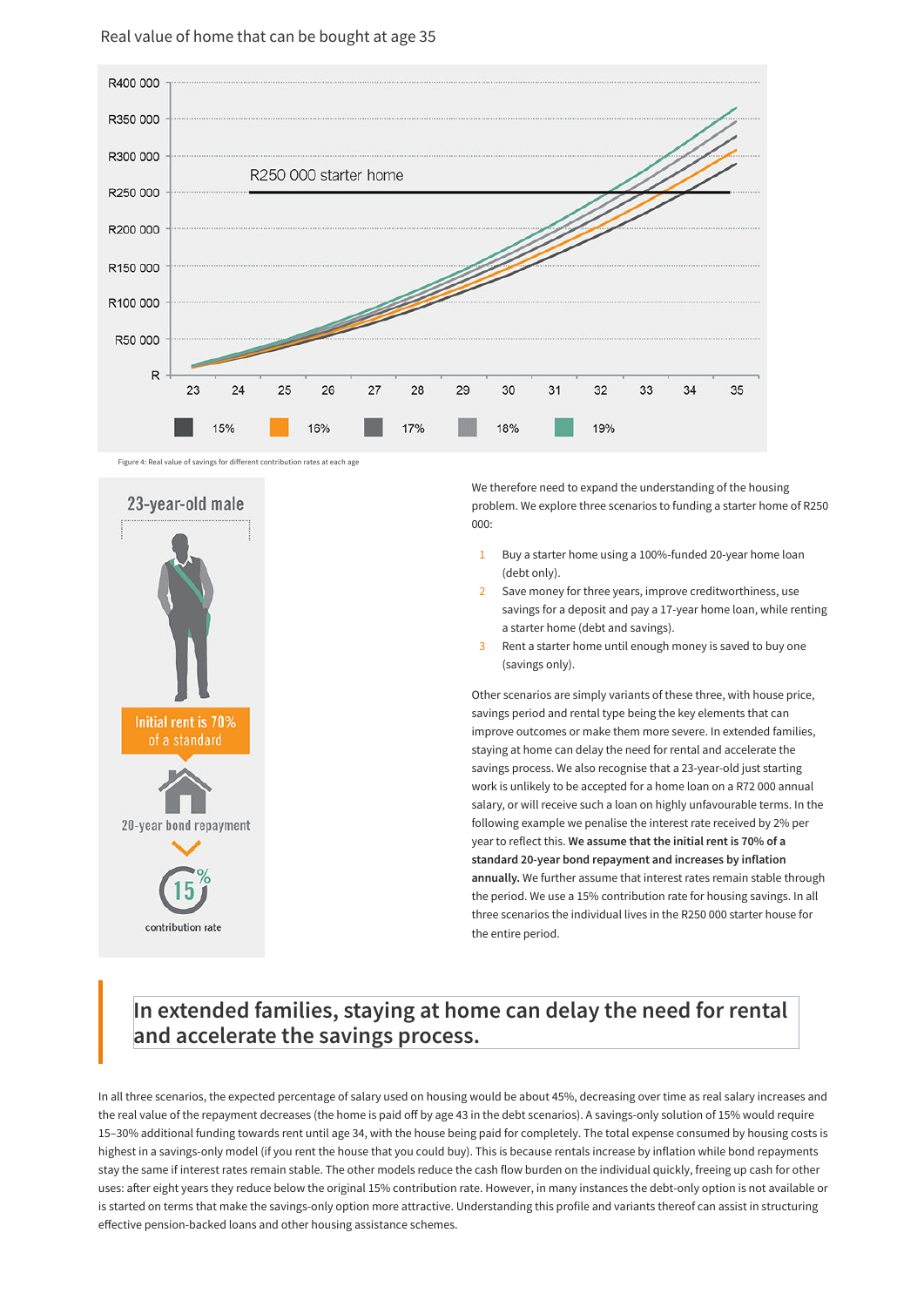**Education savings** are complex: as the cost is the same for everyone but it cannot be directly linked to an individual's earnings. Of course, different schooling systems have different associated costs, which will drive the final education decision. Additionally, there are fee exemptions and funding programmes that apply to families below a certain threshold. But for our purposes here we use the assumptions made in earlier chapters: that **the real cost of putting a child through primary and secondary school will be R29 000 a year, with tertiary education costing R50 000 per year growing by 3% annually. We use a male aged 23 earning R72 000 per year, who has a child at age 25 and another at age 27.**

#### **Education costs**

| <b>Starting annual salary</b> | <b>Expected contribution every year</b> |            |
|-------------------------------|-----------------------------------------|------------|
|                               | 1 child                                 | 2 children |
|                               |                                         |            |
| R72000                        | 20.6%                                   | 38.0%      |
| R90,000                       | 16.5%                                   | 30.4%      |
| R108000                       | 13.8%                                   | 25.4%      |
| R126 000                      | 11.8%                                   | 21.8%      |
| R144000                       | 10.3%                                   | 9.0%       |
| R <sub>162</sub> 000          | 92%                                     | 6.9%       |
| R180000                       | 8.3%                                    | 15.2%      |

**Assuming a 4% real return on the investment,** he will need to contribute 20.6% of his annual salary from the day he starts working, for **23 years** if he had one child, or he would need to save over 38% from day one for **25 years if he had two children**! This would be when his children graduate from university, and these obligations would no longer exist!

### Fundisa

This is a government initiative enabling you to save towards an accredited qualification at either a public college or university. You are paid an annual bonus on the investment, which can be up to 25% of the money you save annually up to a maximum of R600 per child. If you save R100 a month (R1 200 a year), you will get another R300 a year. To receive the maximum bonus of R600, you have to save R2 400 a year. The bonus can only be used by a learner from a household earning less than R180 000 a year, although anyone can contribute. You can withdraw the money you contributed, but you will then lose the bonus.

**Healthcare and medical savings:** In the earlier healthcare chapter, the requirement to save for medical costs in retirement was discussed. Medical costs have a substantial impact on overall wellness, more so in retirement where the overall cost of managing your health can be considerable. Because health costs carry risk (unknown timing, unknown cost), saving to pay your medical aid contributions over this period may prove more advantageous than trying to save to cover actual costs as they arise.



Figure 5: Examining the effect of housing payments against salary

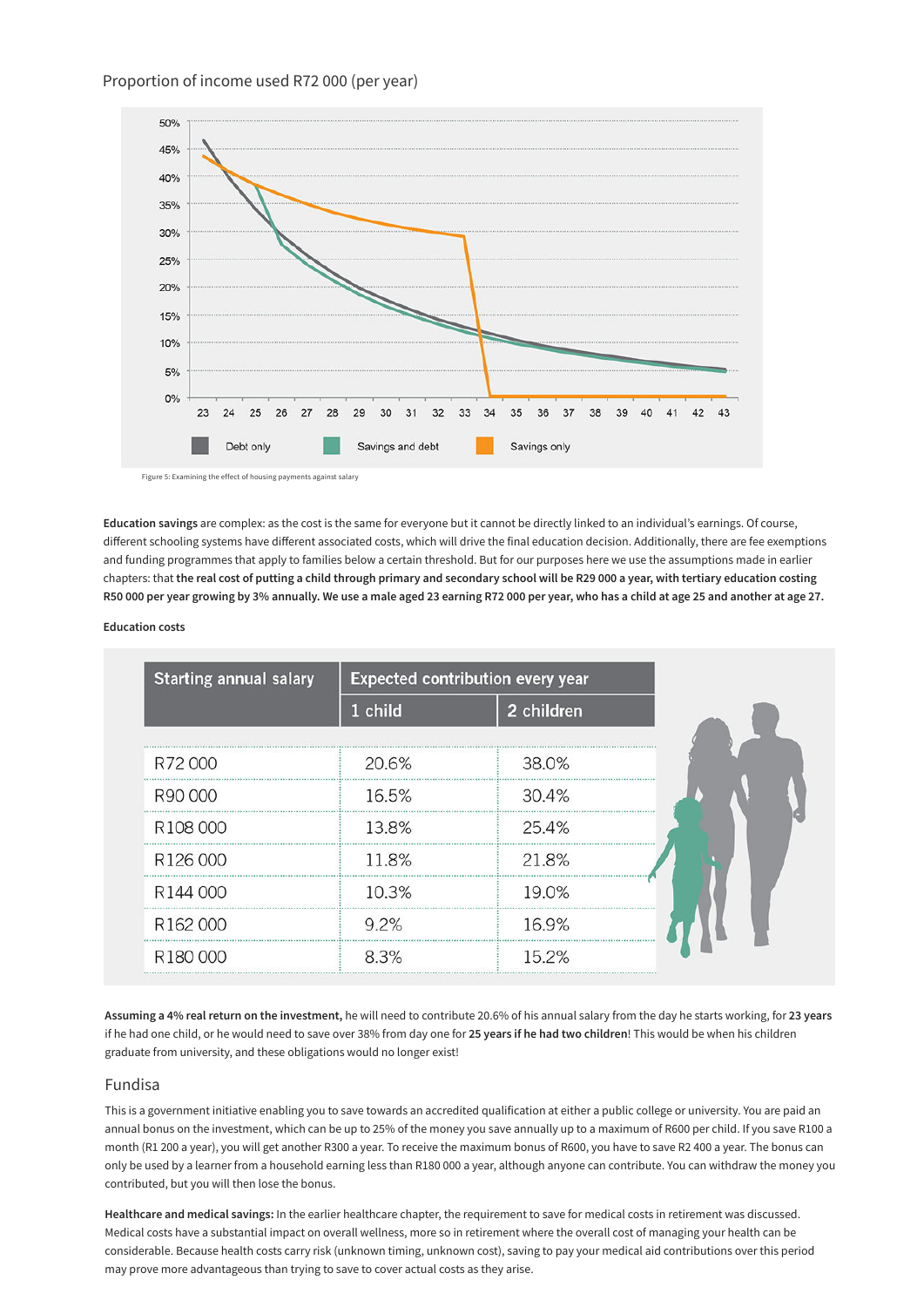## 23-year-old male

According to the article the medical expenses for different levels of cover would be:

| Level of<br>cover | <b>Monthly contributions</b>           |                              |                      | Lump-sum                    | <b>Expected</b>         |
|-------------------|----------------------------------------|------------------------------|----------------------|-----------------------------|-------------------------|
|                   | <b>Medical scheme</b><br>contributions | Out-of-pocket<br>expenditure | <b>Total savings</b> | present value<br>of savings | 40-year<br>savings rate |
| High              | R <sub>3</sub> 631                     | R37                          | R <sub>3</sub> 668   | R889 000                    | 5.3%                    |
| Medium            | R1983                                  | R <sub>115</sub>             | R <sub>2098</sub>    | R509 000                    | 3.1%                    |
|                   | R1476                                  | R1 165                       | R <sub>2</sub> 641   | R639 000                    | 3.8%                    |



We will use our 23-year-old male earning R72 000 a year on a merit-based salary scale to model the savings rate required as a percentage of his salary over a 40-year period. Clearly, it pays on multiple levels to remain healthy as a medium-cover plan requires only a 3.1% savings rate compared with a 5.3% savings rate for the high-cover plan.

Making a 3% assumption to allocate towards life and disability cover is a fairly safe assumption simply because risk benefit allocations tend to be something of a tick-box affair. The employer proposes what they think might be required - often based on what other companies in their sector are doing. This would seem to be a reasonable strategy from the employer's perspective. Remaining competitive means making sure you are not offering less than your competitors. But there are three competing forces here that are worth noting that invariably lead to the outcome that the allocation to risk benefits is often a grudge purchase and therefore given inadequate consideration.

Medical expense coverage up to retirement is considered a living expense and is therefore not considered part of an investment savings strategy.

**Risk benefits** are less about savings and accumulation and more about protecting your income. Still vital to overall financial wellbeing, we assume for our purposes here that **a pension fund member allocates around 3% on average to life and disability cover.**

To begin with, boards of trustees or management companies often place a primary focus on hitting replacement ratio targets. Every 1% of an employee's contribution to risk benefits is 1% that won't be allocated to the investment strategy that funds that replacement ratio. Over a 40 year time frame that would be the equivalent to adding another 1% of investment cost drag to performance. Considered in that regard decisionmakers may well feel the inclination to minimize the allocation to risk benefits, particular in industries where those costs may be high.

Employees themselves can be the problem because they look at those costs for risk benefits as deductions from their take home pay. In truth, few employees are able to understand what exactly those risk benefits translate into in terms of financial value to themselves or their families. As such, here is another reason why, if given a choice, many employees would likely forgo the risk coverage in return for increasing their takehome pay.

But a third factor that contributes to risk benefits being a grudge purchase is that they have only a limited relationship to what employees and their families actually need over the course of their financial lives. Employers solve for the "average" employee when decisions are made about coverage. Cross-subsidization between a full spectrum of employees is what makes these costs "on average" cheaper than what the "average" employee could source internally. But the reality is that most individuals experience a life cycle of risk coverage needs. That means that at certain points they will be paying too much for risk coverage. This is typically when they are young and as such most inclined to find a way to get out of having to shoulder the costs. Then later in life, when they now have families and need this coverage most, it's often unlikely they will go out and seek the additional coverage that they now require.

This leads us to one important insight. As with our broader savings problem, risk benefits solutions work best when we can integrate a life cycle dimension that can ensure that we are always getting maximum value for the money we are spending.

### Concluding thoughts

Let's understand what we've done to our Vusis, Nazias and Joes by trying to solve for each of these goals independently.

Managing each goal independently would consume more than 73% of income. Add the 30% additional requirement for housing at the beginning and it's exceedingly clear that a low-income earner would not even be able to survive from day to day.